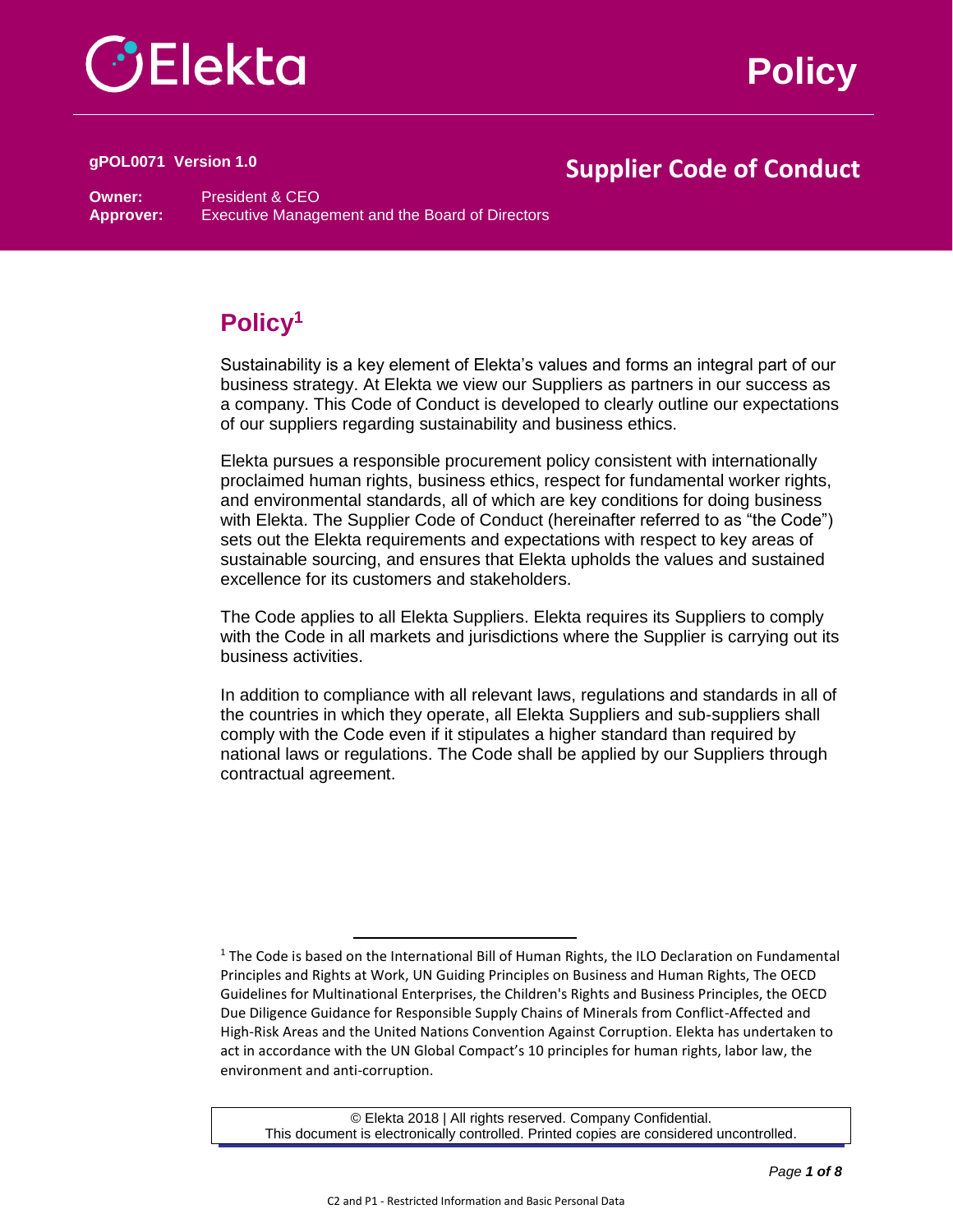# **1. General Requirements**

#### 1.1 Legal compliance

Suppliers shall comply with all applicable laws, rules and regulations in the countries where they carry out business activities and comply the Code even if it stipulates a higher standard than required by national laws or regulations.

In case of contradictions between the Code and applicable laws and regulations, the Supplier shall inform Elekta.

#### 1.2 Management systems

Suppliers should have adequate management systems and controls in place to ensure compliance with the Code or agreed equivalent standards. The functioning and quality of the supplier's management system should be in proportion to the size, complexity and risk environment of its business. Suppliers shall secure and monitor that their Suppliers and sub-suppliers comply with the Code or, where applicable, their own equivalent code of conduct. On request, the Supplier shall be able to inform Elekta which sub-suppliers they use, and demonstrate that these have received and understood the provisions in the Code.

#### 1.3 Commitment to continuous improvement

Elekta recognizes that Suppliers will be at different stages of maturity and commits to working with Suppliers to achieve continuous improvement.

If Elekta finds that a Supplier is not meeting the requirements and expectations set out in the Code, Elekta may offer guidance specifying which issues need to be corrected or improved. The Supplier shall then take corrective actions promptly and commit to showing progress.

## **2. Human Rights and Labor Rights**

Elekta Suppliers shall respect internationally proclaimed human rights both in the workplace and more broadly in all their business activities.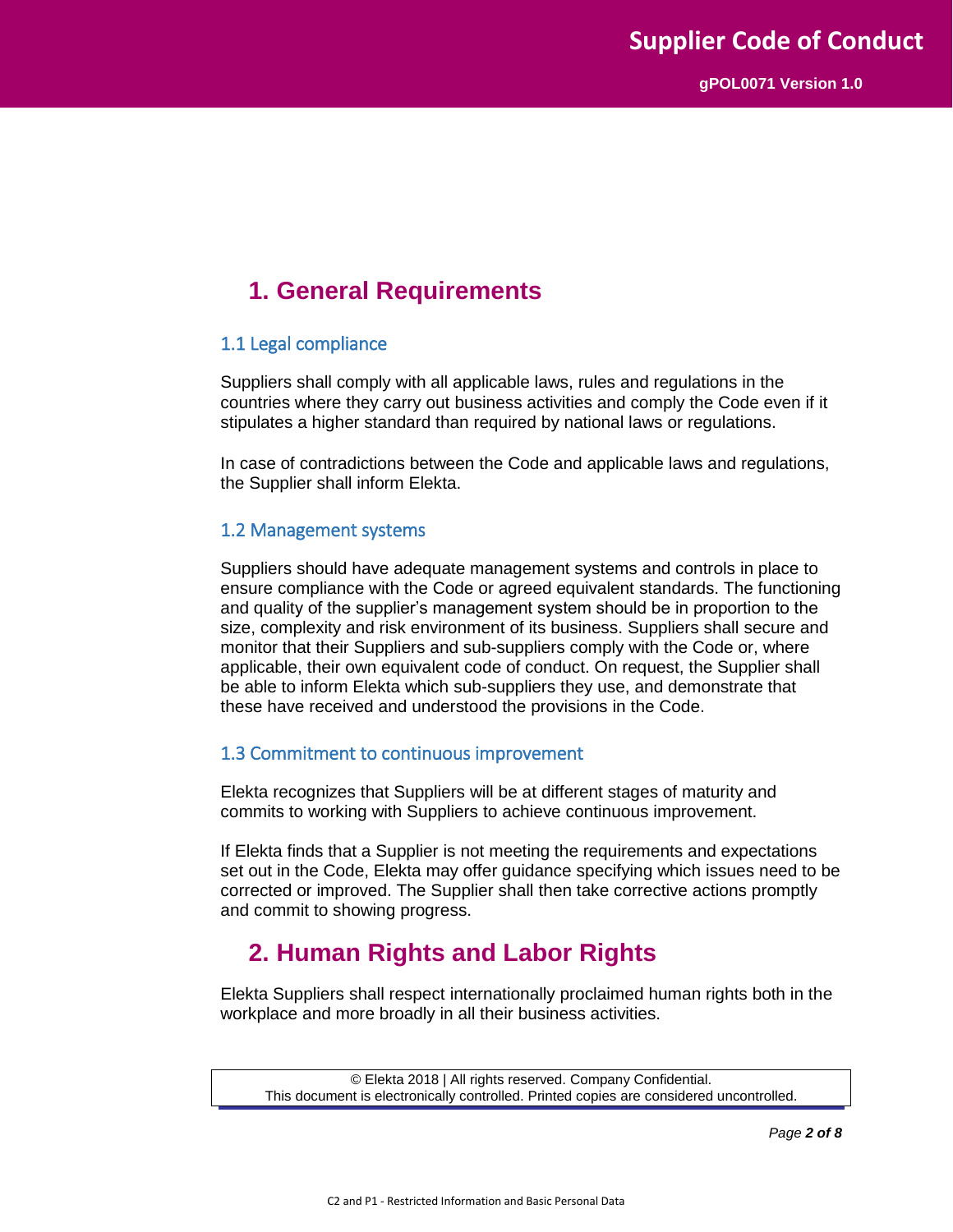Requirements related to Supplier's personnel in the Code shall apply to all the Suppliers' workers including temporary, migrant, student and contract workers as well as direct employees. All workers shall have the right to enter into and to terminate their employment freely.

Suppliers shall take measures to avoid causing, contributing or being linked to negative human rights impacts.

#### 2.1 Child labor and authorized minors

Suppliers shall work against all forms of child labor. Unless local law stipulates a higher age limit, no person younger than the age for completing compulsory education or younger than 15 shall be employed. For authorized minors, management is responsible for providing age-appropriate working conditions, hours of work and wage, in compliance with applicable local law.

Suppliers shall ensure proper management of student workers through proper maintenance of student records, rigorous due diligence of educational partners, and protection of students' rights in accordance with applicable law and regulations.

If a child is found working at a site where Elekta products or components are produced, all actions taken must be in the best interest of the child, and all remediating actions must be taken to maintain or improve the child's social situation.

#### 2.2 Forced Labor and human trafficking

Suppliers shall not participate in, or benefit from any form of forced labor, including bonded labor, involuntary prison labor, slavery, servitude, trafficking or work performed under the menace of a penalty or coercion. All work, including overtime work, shall be voluntary and workers shall be free to leave work or terminate their employment with reasonable notice.

Suppliers shall not require that workers hand over government-issued identification, passports or work permits to be kept by the Supplier as a condition of employment.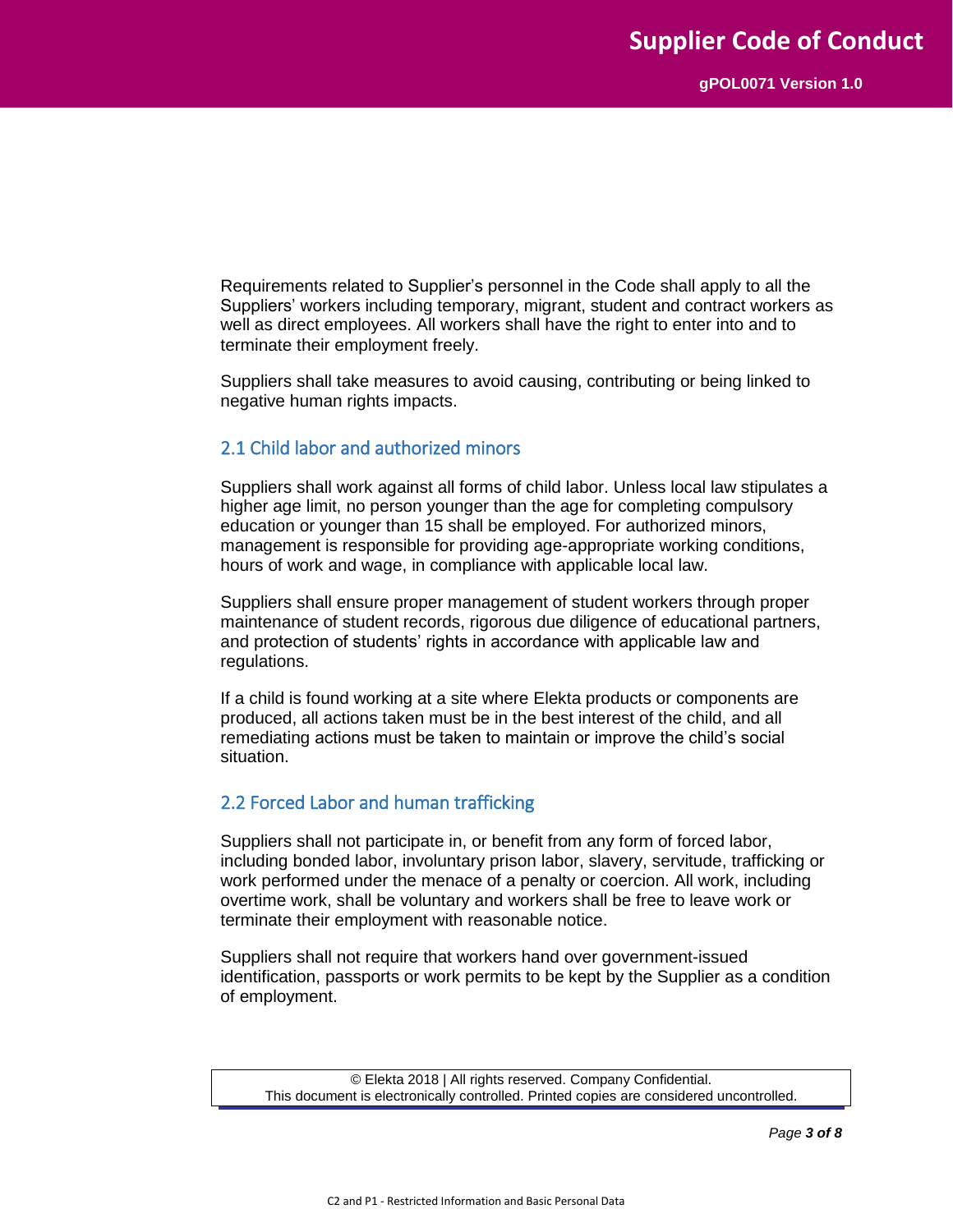### 2.3 Health and safety of employees

Suppliers shall provide a safe and healthy working environment and, when applicable, safe and healthy residential facilities, with applicable local law as a minimum. The Supplier should take appropriate action to prevent, and manage, potential workplace accidents and illnesses.

#### 2.4 Non-discrimination

Elekta recognizes and respects diversity and cultural differences. All our Suppliers' employees shall be treated strictly according to his or her abilities and qualifications in any employment decisions, including but not limited to hiring, advancement, compensation, benefits, training, layoffs and termination.

Illegitimate grounds for discrimination include but are not limited to: race, color, gender, age, language, property, nationality or national origin, religion, ethnic or social origin, caste, economic grounds, disability, pregnancy, belonging to an indigenous people, trade union affiliation, political opinion, sexual orientation.

#### 2.5 Harassment, harsh or inhumane treatment

Suppliers shall ensure that no employee is subject physical, sexual, psychological or verbal harassment, intimidation or abuse.

#### 2.6 Disciplinary practices

Disciplinary actions at our Suppliers shall be conducted in a manner to ensure the fair and humane treatment of employees. No employee shall be subject to corporal punishment. Progressive disciplinary action shall be applied.

#### 2.7 Working hours

Elekta recognizes the need for a healthy balance between work and free time. Our Suppliers' employees shall not, on a regularly scheduled basis, be required to work a standard workweek of more than 48 hours per week or a total workweek of more than 60 hours (including overtime). Except in extraordinary business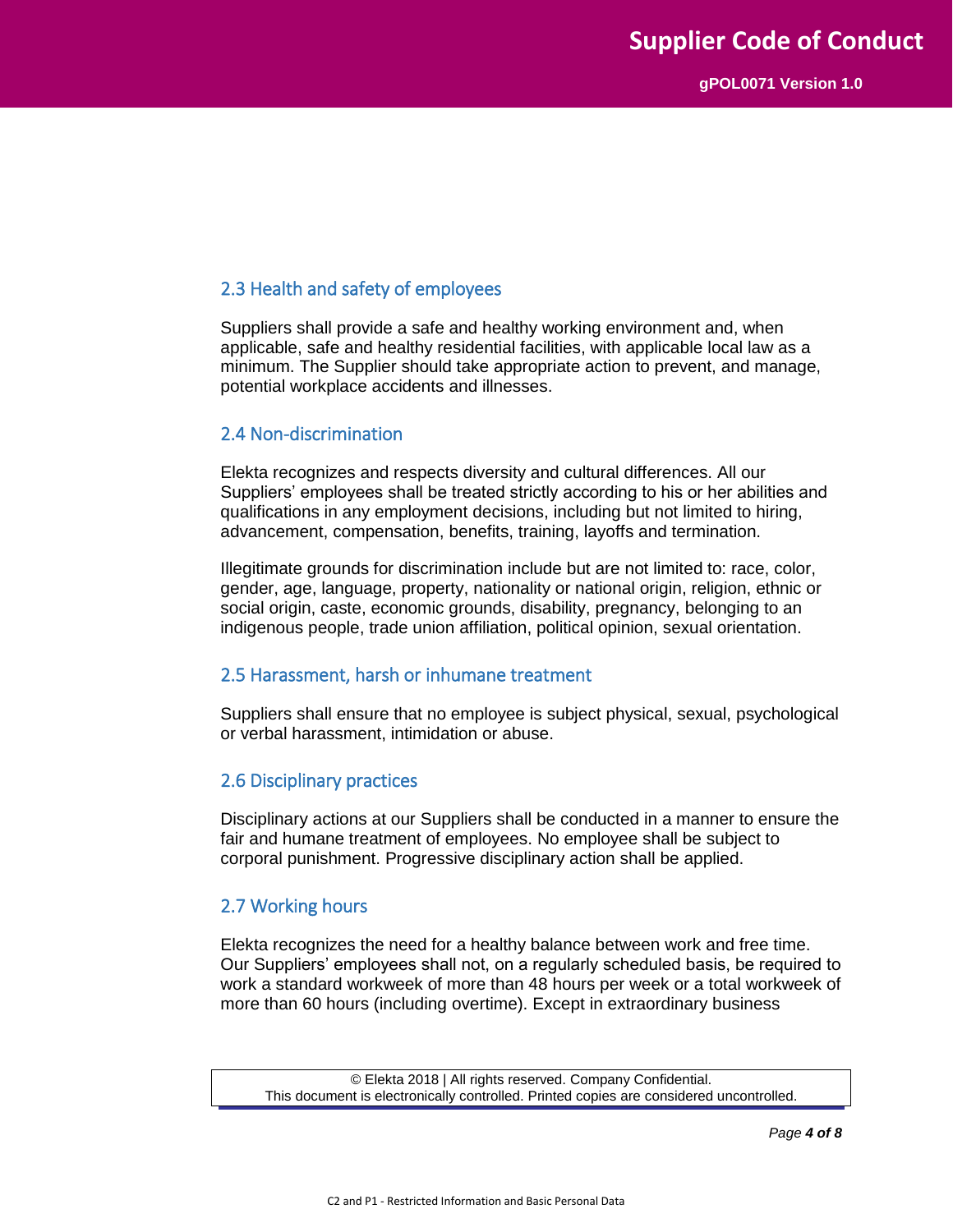circumstances. All workers shall be entitled to at least one day off in every sevenday period.

#### 2.8 Compensation and benefits

Suppliers shall ensure that, wages, including overtime compensation and benefits, equal or exceed the level required by applicable law. Elekta encourages consideration of the cost for meeting basic needs of the workers and their families, as part of defining wage levels.

#### 2.9 Freedom of association and collective bargaining

All our Suppliers' employees shall be free to exercise their legal rights to form, join, or refrain from joining organizations representing their interests as employees. No employee shall be subject to intimidation or harassment in his or her peaceful exercise of these rights. The employees' right to collectively bargain shall be respected.

In situations where the right to freedom of association and collective bargaining is restricted by applicable laws and regulations, Elekta expects Suppliers to allow alternate forms of worker representations.

### **3. Material Compliance and Conflict Minerals**

Suppliers shall make reliable determination of the origin and source of materials in products, parts or components supplied to Elekta and ensure that the sourcing does not directly or indirectly contribute to human right abuses and/or environmental damage in conflict-affected and high-risk areas.

Minerals and metals of special concern are tin, tantalum, tungsten, gold and cobalt, but other minerals and metals may also be applicable. Elekta refers to the OECD Due Diligence Guidance for Responsible Supply Chains of Minerals from Conflict-Affected and High-Risk Areas for the definition of conflict-affected and high-risk-areas.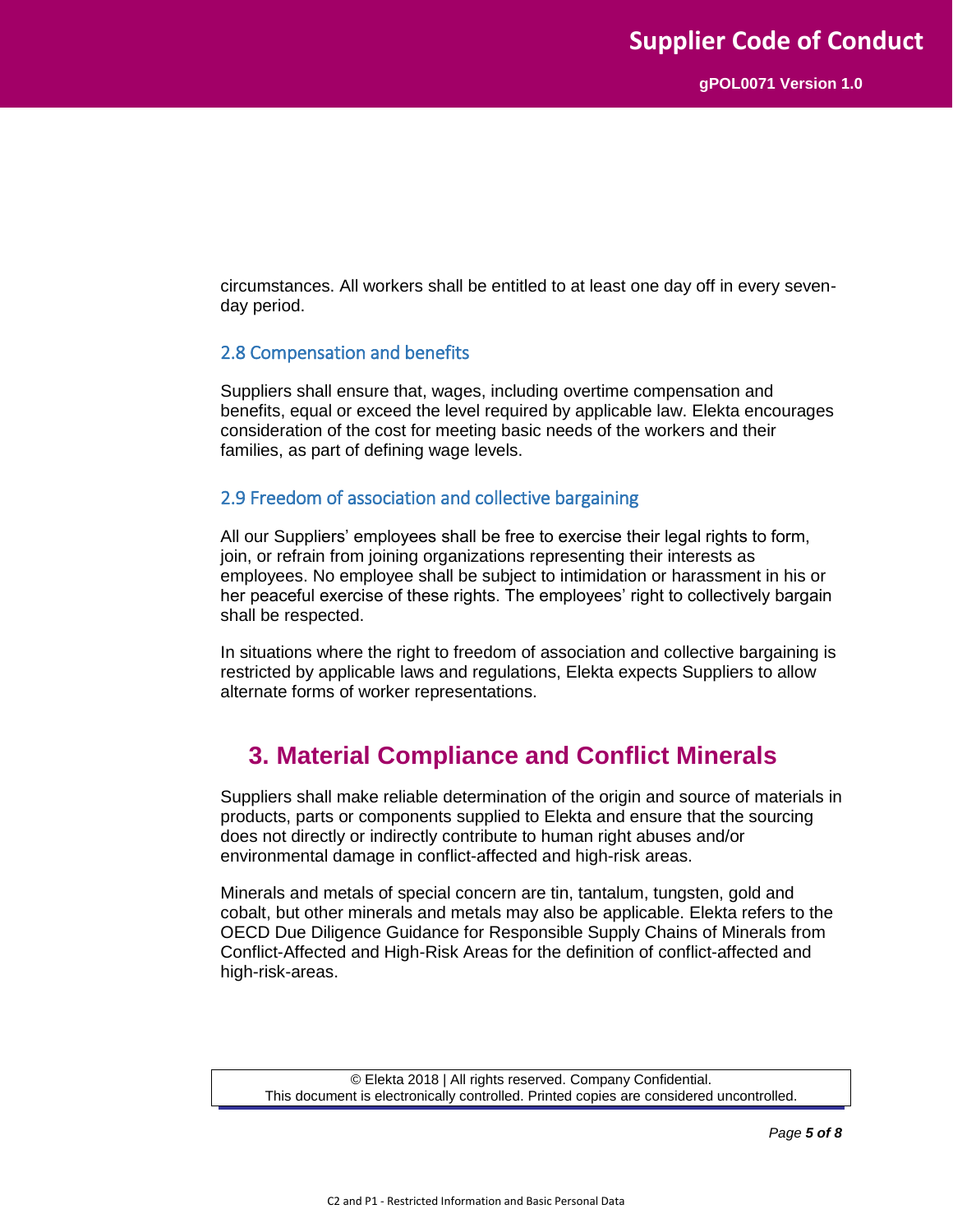### **4. Business Ethics**

Suppliers shall conduct business in compliance with all applicable national and international laws and regulations and adhere to internationally agreed standards of business ethics.

#### 4.1 Anti-corruption

Suppliers must not engage in or tolerate any form of corruption, bribery, extortion or embezzlement. Suppliers must not offer or accept any benefits or other means to obtain any undue or improper advantage. Such improper benefits may comprise cash, non-monetary gifts, pleasure trips or services and amenities of any other nature.

#### 4.2 Conflict of interest

Suppliers shall avoid conflicts of interest that may compromise the Supplier's credibility or other exterior parties' confidence in Elekta. Suppliers shall disclose to whenever a situation arises in which there appears to be a conflict of interest involving or affecting Elekta.

#### 4.3 Fair competition

Suppliers shall respect and comply with all applicable competition laws and regulations and not enter into discussions or agreements with competitors concerning pricing, market sharing or other similar activities.

#### 4.4 Protection of third party rights and information

Suppliers must respect Elekta's intellectual property rights and protect Elekta's information by safeguarding it against misuse, theft, fraud or improper disclosure.

#### 4.5 Compliance with export controls

Suppliers shall comply with applicable export control laws and regulations and ensure that goods are not exported in contradiction with the same, including but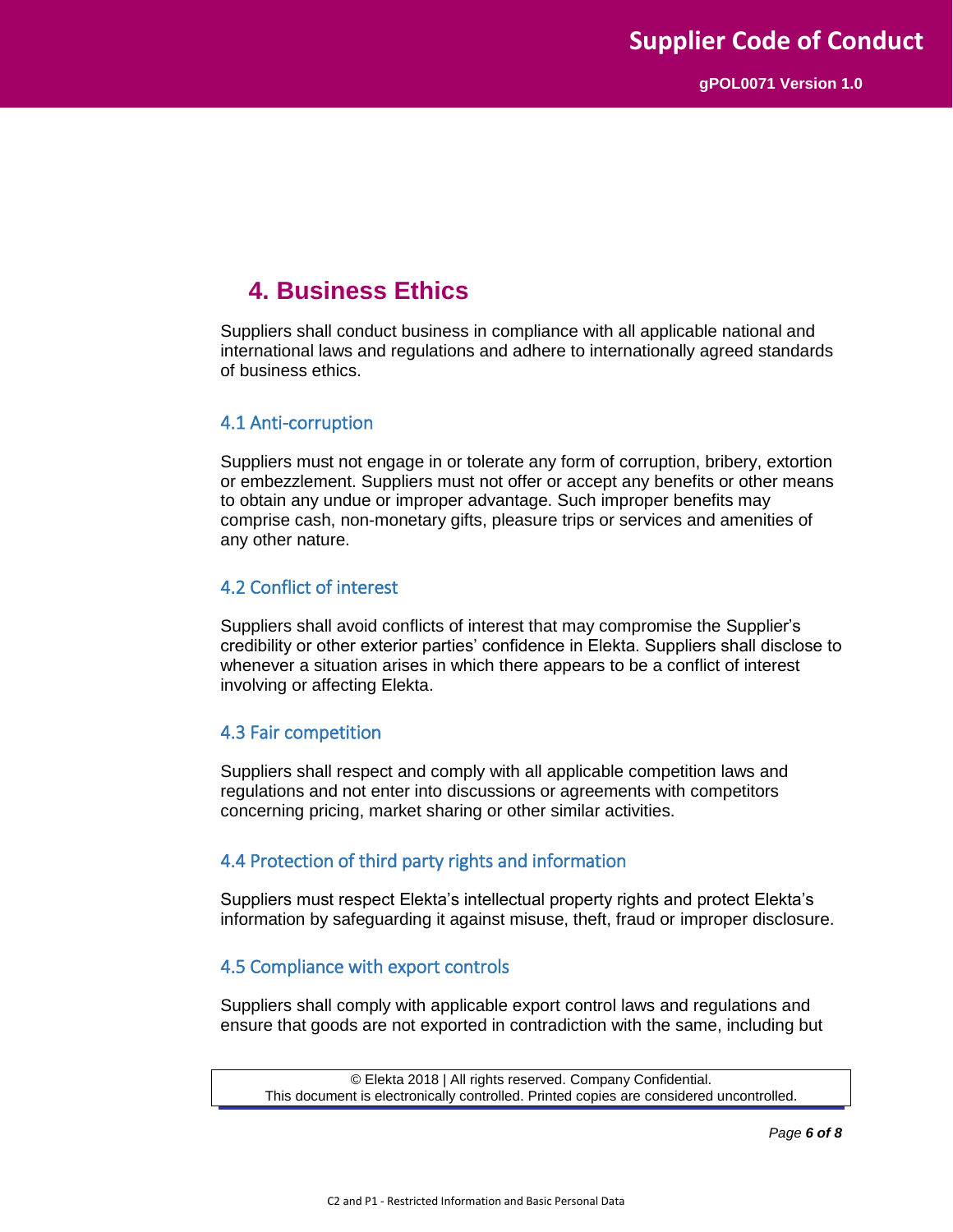not limited to applicable national, European or U.S laws and regulations. Further, the Suppliers shall comply with applicable sanctions laws and economic sanctions programs administered by the EU, U.S. or other applicable sanction regime. Suppliers may not undertake any activity, or cause or require Elekta to undertake any activity that could result in Elekta violating any of the abovementioned export control and/or sanction laws and regulations.

#### 4.6 Standards when conducting clinical trials

Suppliers are required to conduct clinical trials in accordance with international guidelines, the current national and local laws and regulations and the strictest medical, scientific and ethical principles, in particular the Declaration of Helsinki.

#### 4.7 Animal welfare

If applicable to the industry of the supplier, animal testing will not be acceptable and scientifically valid and acceptable alternatives shall be used.

### **5. Environmental protection**

Suppliers shall operate in full compliance with applicable environmental legislation. A management system shall be in place, aimed to continuously improve the Supplier´s environmental standards and performance. Suppliers shall identify all relevant environmental aspects and take appropriate actions to address these, including resource consumption, emissions, chemicals and waste. Resources such as water and energy should be used efficiently and impacts on biodiversity as well as services provided by our ecosystems should be minimized.

### **6. Monitoring and compliance**

The Supplier is responsible for regular and documented monitoring and review of the compliance with the Code by all their units. The Supplier is also responsible for maintaining adequate documentation to demonstrate compliance by its suppliers (Elekta sub-suppliers).